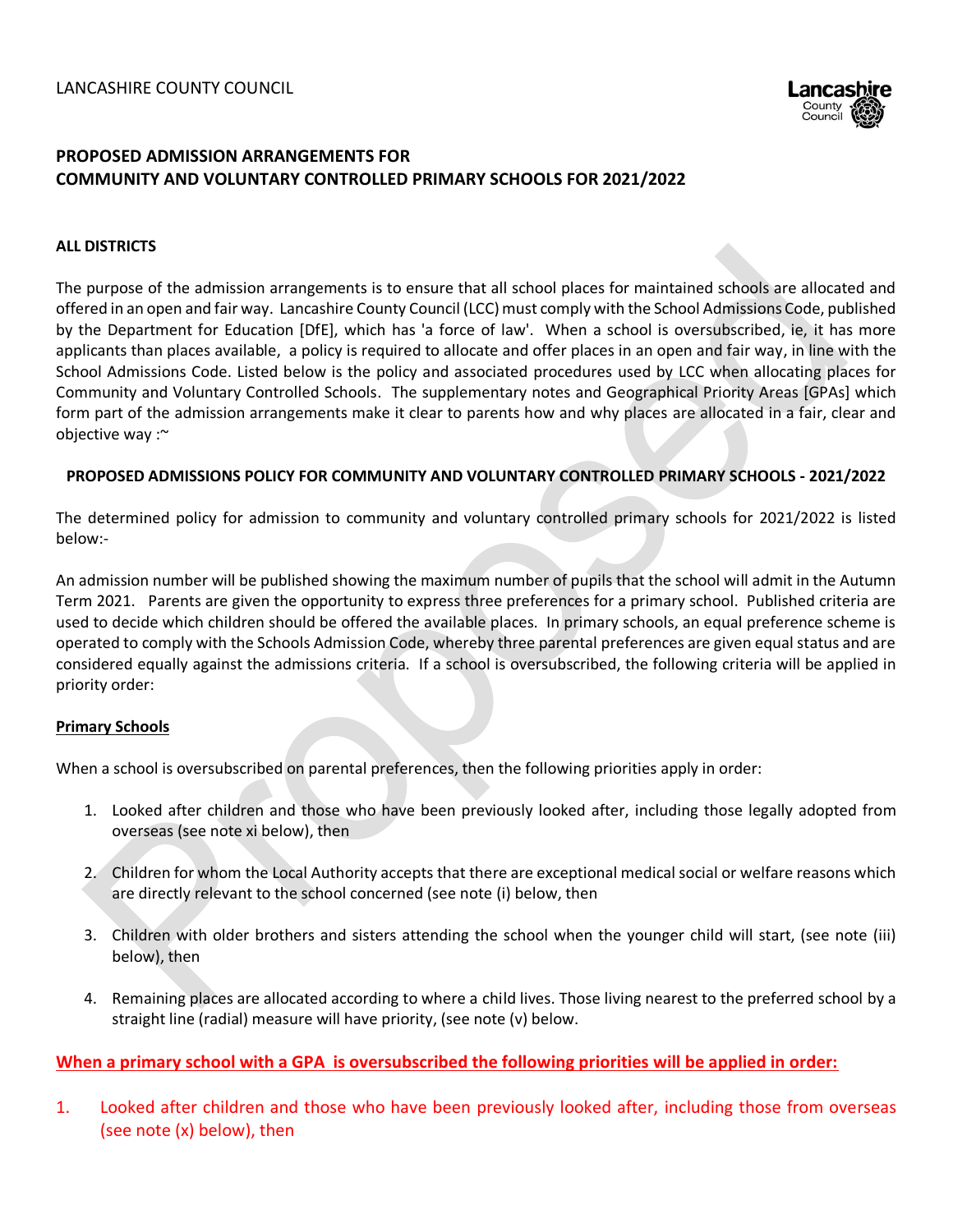- 2. Children for whom the Local Authority accepts that there are exceptional medical, social or welfare reasons which are directly relevant to the school concerned. (See note (i) below) then
- 3. Children living within the school's geographical priority area with older brothers or sisters attending the school when the younger child will start*,* (see note iii below).
- 4. Children living within the school's geographical priority area, then
- 5. Children living outside the school's geographical priority area with older brothers or sisters still attending the school when the younger child will start (See note (iii) below) then
- 6. Children living outside the school's Geographical Priority Area (see note (iv) below.

#### GPAs relate to:~

Mayfield Primary School, Lytham Moss Side Primary School Cottam Primary School Longsands Primary School Eidsford Community Primary School Crawshawbooth Primary School Waterfoot Primary School

#### Notes

- (i) The medical, social and welfare criterion will consider issues relevant to the child and/or the family. This category may include children without an EHC Plan/Statement who have special needs.
- (ii) As required by law, all children with a Statement of Special Educational Needs/Education, Health and Care Plan naming a school will be admitted before the application of the over-subscription criteria. Children who have a Statement for Special Needs/EHC Plan will have their applications considered separately.
- (iii) Brothers and sisters includes step children, half brothers and sisters, fostered and adopted children living with the same family at the same address (consideration may be given to applying this criterion to full brothers and sisters who reside at different addresses).
- (iv) The distance criterion which will be used as the tie breaker if there is oversubscription within any of the admission criteria is a straight line (radial) measure. If the Local Authority is unable to distinguish between applicants using the published criteria (eg twins or same block of flats) places will be offered via a random draw.

The distance measure is a straight line (radial) measure centre of building to centre of building.

*Please note that the Local Authority may introduce a new measuring system during the admissions round.* 

- (v) A child's permanent address is the one where he/she normally lives and sleeps and goes to school from. Proof of residency may be requested at any time throughout the admissions process, (including after a child has accessed a school place).
- (vi) The Local Authority will keep waiting lists for all Lancashire primary schools until 31 August 2021. These are kept in priority order using the school's published admission criteria. From 1 September 2021, for one school term only,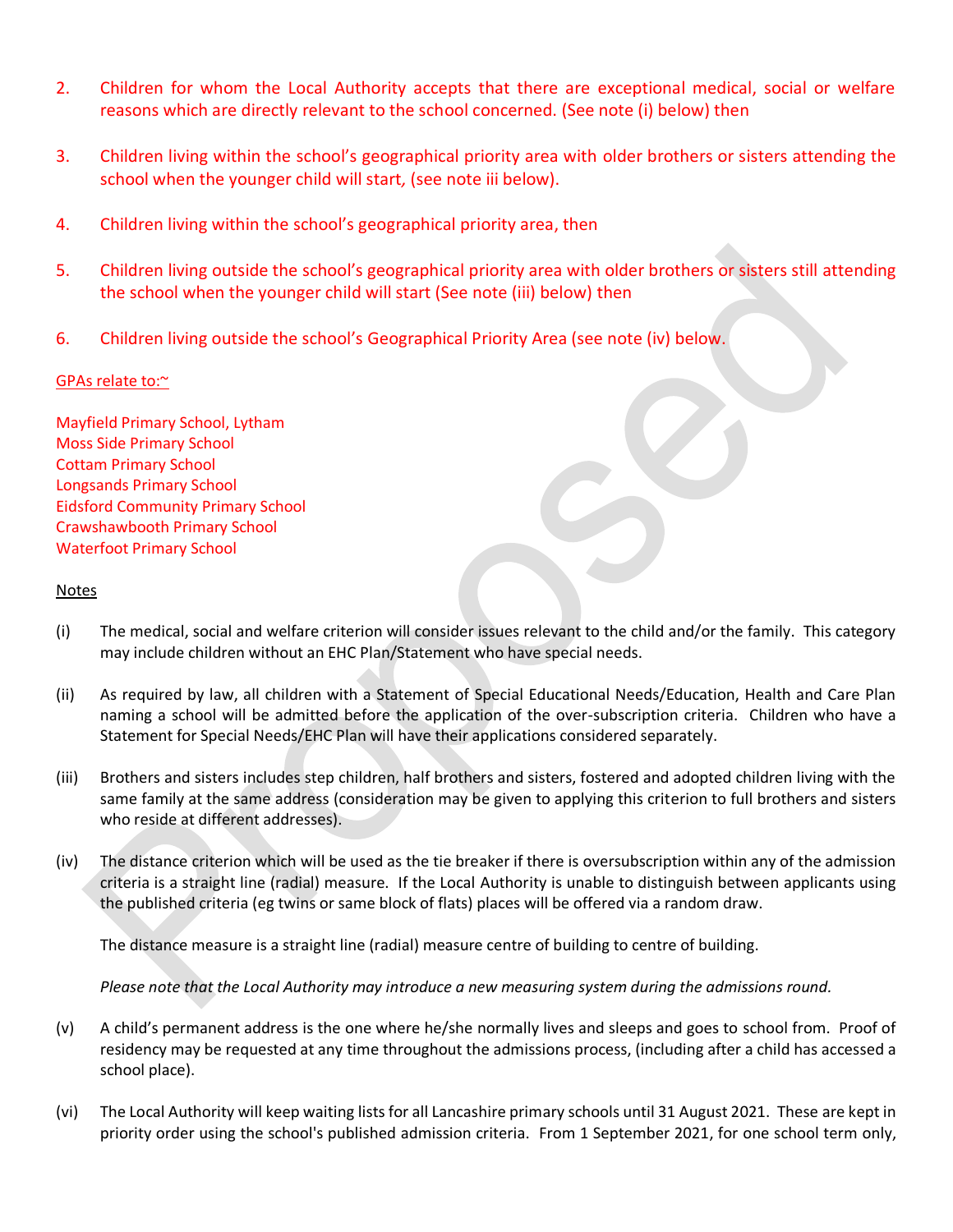waiting lists will be retained by individual admission authorities (the Local Authority for community and voluntary controlled schools and individual own admission authority schools will each retain their own list).

- (vii) Children will not normally be able to start school other than at the beginning of the term unless they have moved into the area or there are exceptional circumstances.
- (viii) Applications for school places which are received late will not necessarily be dealt with at the same time as those received by the set deadline. The reasons for a late application may be requested and where these are not exceptional the relevant admission criteria will be initially applied to all others received on time. The late application will be dealt with after this process.

Application forms received after the published closing date, will only be considered at that time if the following conditions apply:

- (a) if the number of preferences received for the school is below the published admission number or:
- (b) there are extenuating circumstances justifying a late application.

These may include:

- (a) parents moving into the County after the closing date;
- (b) parent/carer illness which required hospitalisation for the major part of the period between the publication of the composite prospectus and the closing date for applications.
- (ix) Where a child lives with one parent for part of the week and another for the rest of the week only one address will be accepted for a school admission application. This will normally be the one where the child wakes up for the majority of school days (Monday to Friday).
- (x) the highest priority **must** be given to looked after children and children who were previously looked after, but ceased to be so because they were adopted (or became subject to a residence order or special guardianship order). Further references to previously looked after children in the Code means children who were adopted (or subject to residence orders or special guardianship orders) immediately following having been looked after. This includes children who are legally adopted from overseas. Relevant, legal documents must be provided to evidence the adoption.

#### **Shared Care Arrangements**

When a child lives with one parent for part of the week and another for the rest of the week only one address will be accepted for a school admission application. This will normally be the one where the child wakes up for the majority of school days (Monday to Friday). Proof of residence may be requested at any time throughout the admissions process.

In the cases where a child lives with parents who have shared responsibility and the child's time is split equally between two homes, the address of the parent who receives child benefit will normally be used. The Local Authority reserves the right to request further proof, in order to establish the home address, as fit the individual circumstances.

#### Where agreement cannot be reached:~

Where shared care arrangements are in place, and parents/carers of the child submit two separate applications for different schools, the Local Authority requires parents to resolve matters between themselves, taking legal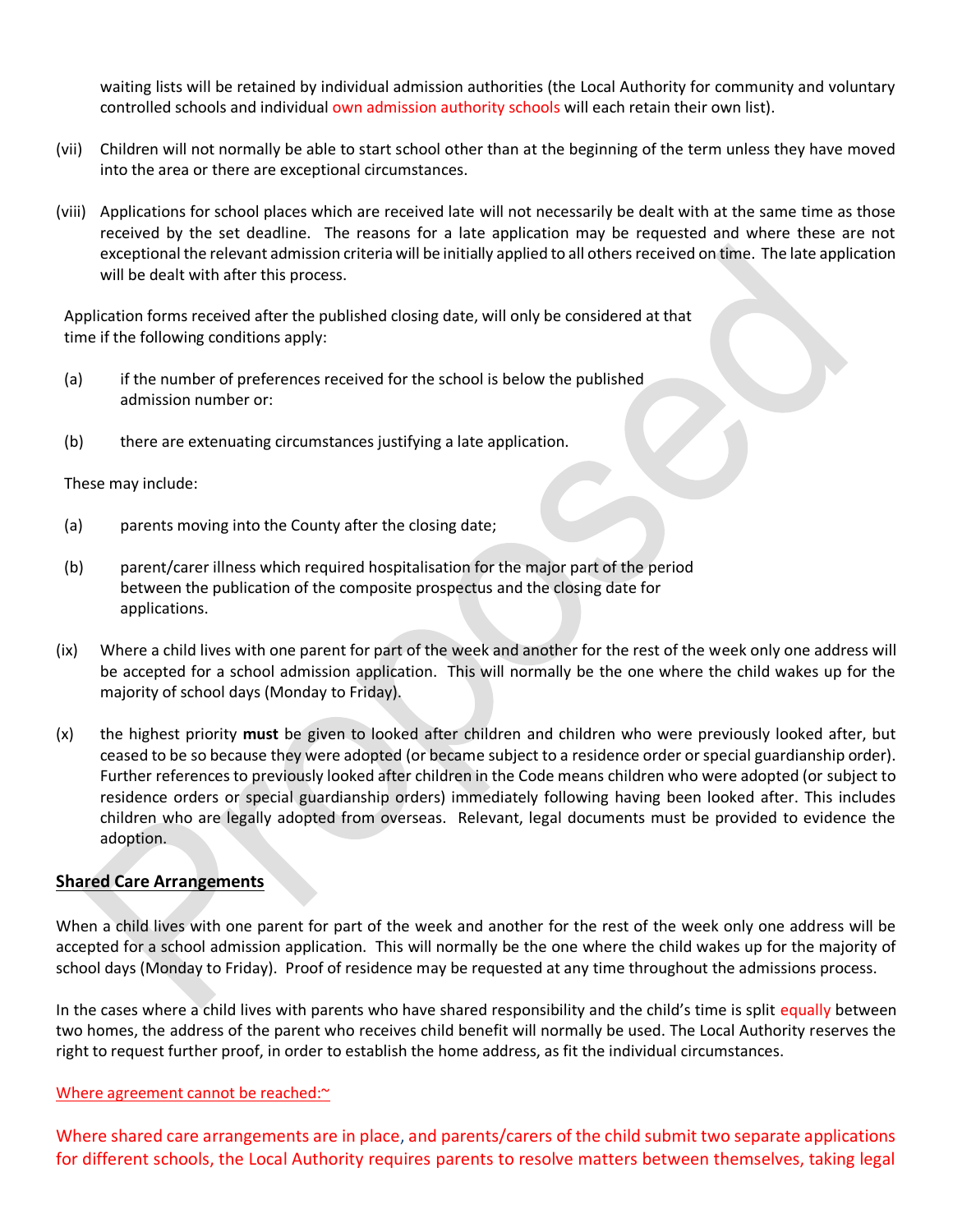advice if necessary, and inform the Local Authority which application should be processed. The Local Authority will not become involved in private disputes.

The Local Authority has an obligation to process an application that has been submitted and signed by a parent with parental responsibility. We will consider the living arrangements and apply the shared care arrangement rules.

If there are any challenges to which address is to be used as a child's residency, individual admission authorities will be consulted. In cases where parents are separated and both have retained joint responsibility, the application will be accepted from the parent who is in receipt of the child benefit and with whom the child primarily resides.

Where shared care arrangements are in place it may be necessary to establish the permanent home address for the child. In certain circumstances parent/carers will be asked to write to the Local Authority stating the number of days each week the child spends with them. The Local Authority may ask for evidence of which parent/carer was in receipt of child benefit at the point of application. If the parent/carer is not in receipt of child benefit, the Local Authority will ask for proof of benefit award notices; Tax Credit Award Notices and child's registered address with the GP at the point of application. If the child's home address cannot be verified the Local Authority reserves the right to request further documentary evidence to support any claim of permanent home address.

The Local Authority cannot release information or intervene where disputes or disagreements arise between parents in relation to any proposed or submitted application for a school place.

We can only process applications from one address. If your child lives at another address from you or with another parent/carer from Monday to Friday, please provide the Parental Responsibility Order or Residence/Child Arrangements Order for the person the child lives with.

Further evidence can include:~

- *- a copy of a court order;*
- *- a letter from a solicitor setting out the arrangements;*
- *- a joint statutory declaration (prepared by a Commissioner for Oath);*
- *- a tax credit award notice (TC602) for current year.*

#### **Moving House**

If you are about to move house, please contact the Area Education Office with your new address so that letters which are sent to you do not go astray. If you have already exchanged contracts on a house or have evidence of a confirmed offer of tenancy, you can ask for your child's application to be considered from the new address. It is required that a family does not just own a property, in a particular location, but that they are actually resident in the property. Evidence of your/the child's residency in the new property will be required.

We can't accept a temporary address if you still possess a property that was previously used as a home address.

If you make a permanent house move after applying, but before allocation procedures have been undertaken, you must contact the Area Education Office. You may be able to change your preferences if you are changing address to a more distant property and the allocation will be based on the new address. We normally require two forms of evidence to confirm a house move. It may on occasions be necessary to request additional documentation, depending upon individual circumstances.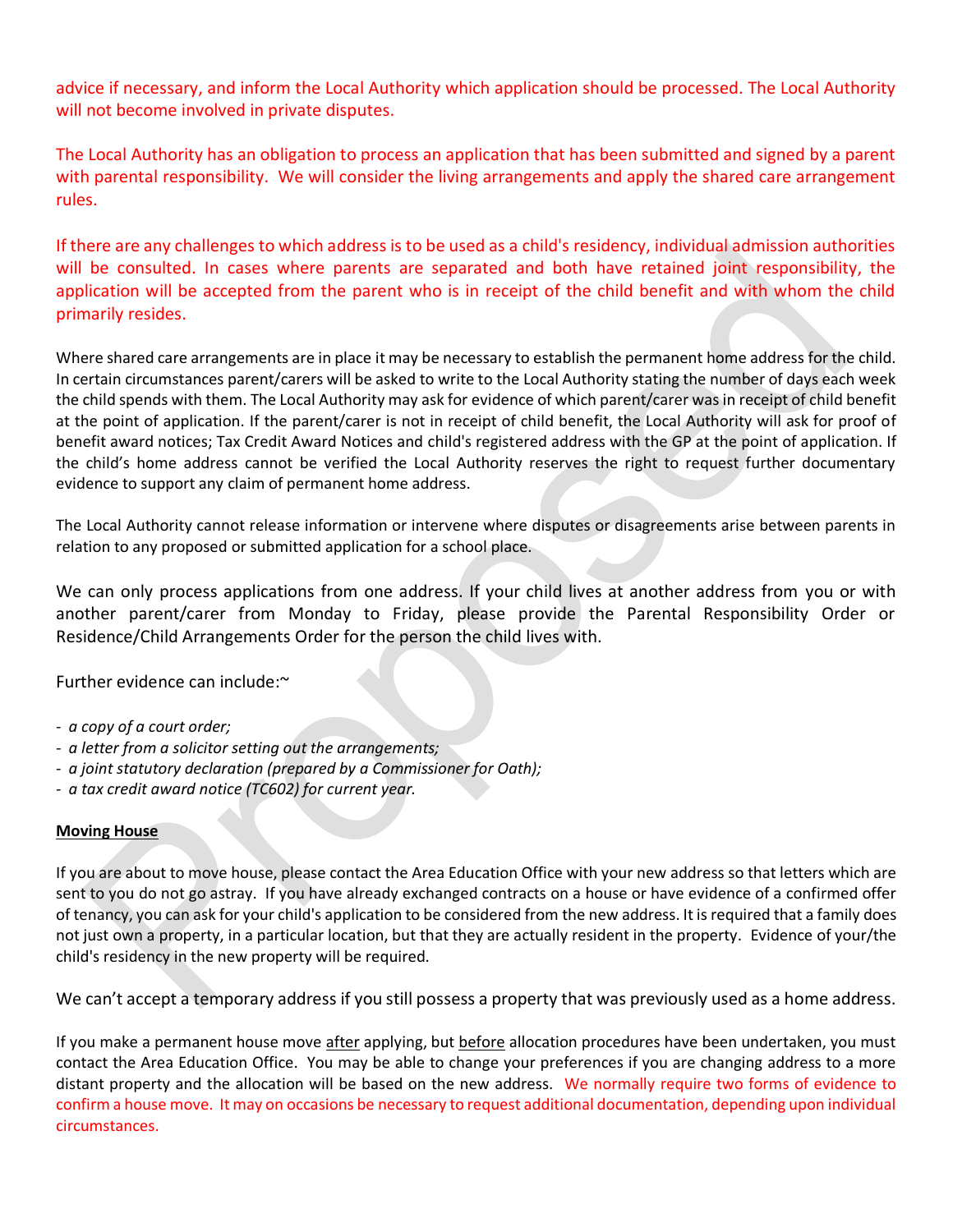Documents accepted to evidence a house move:~

Proof of purchase or tenancy agreement Evidence of disposal of previous property Council Tax document, evidencing the end of residency in previous home. Council Tax document, evidencing the residency within your new home.

#### Other forms of evidence may also be accepted at the discretion of the County Council to cover individual circumstances.

#### **If you move temporarily during the admissions process you must also discuss the matter with the Area Education Office. Temporary addresses are rarely accepted for admission purposes.**

If you are moving to another area of Lancashire, details of schools in the area can be obtained from any Area Education Office. Admission Authorities will check address details and may randomly sample applications.

You must contact the Area Education Office if there are any changes in your child's living arrangements during the application and allocation of places period.

Places offered for Lancashire schools may be subsequently withdrawn where misleading or inaccurate information has been discovered.

#### **Applications from abroad (and other areas of the UK)**

It is required that families must be physically resident in Lancashire (or nearby) in order to apply within the annual intake processes. Exceptional circumstances will be considered on request (and will require that individual families provide the necessary evidence for consideration). Exceptions will usually include:

- (a) UK Service Personnel families who can provide evidence of a posting into the area and the date from which this will occur.
- (b) or crown servants returning from overseas to live in that area.
- (c) New to area families purchasing / renting / leasing an address in Lancashire (providing legal evidence of a contract exchange or lease agreement as a minimum) – see notes below.

Where families are planning to return to an address (whether pre owned or not) within Lancashire, and can provide evidence of ownership, it is required that they are physically in residence during the application period in order for applications to be accepted for annual intakes. This means that the child is in residence with parent/ parents at their permanent address. This applies to those returning from living abroad and those returning from periods of employment / secondment abroad. This principle applies also to (b) above. If there are challenges to an LA decision not to accept an application within the agreed arrangements to coordinate then individual admission authorities will be consulted. Note however that admission policies require that a family does not just own a property in a particular location, but that they are actually resident at that property.

Where families relocate or return to an address in Lancashire after a statutory closing date but during the allocation period (ahead of finalisation of offers) then there will be consideration of accepting a late application. Appropriate evidence must be provided of ownership and date of relocation and residence at that address.

Please note that late entry to the annual intake processes will not be possible after the statutory closing dates unless an exception is agreed by the Local Authority and / or the admission authority.

# Geographical Priority Areas – Primary Schools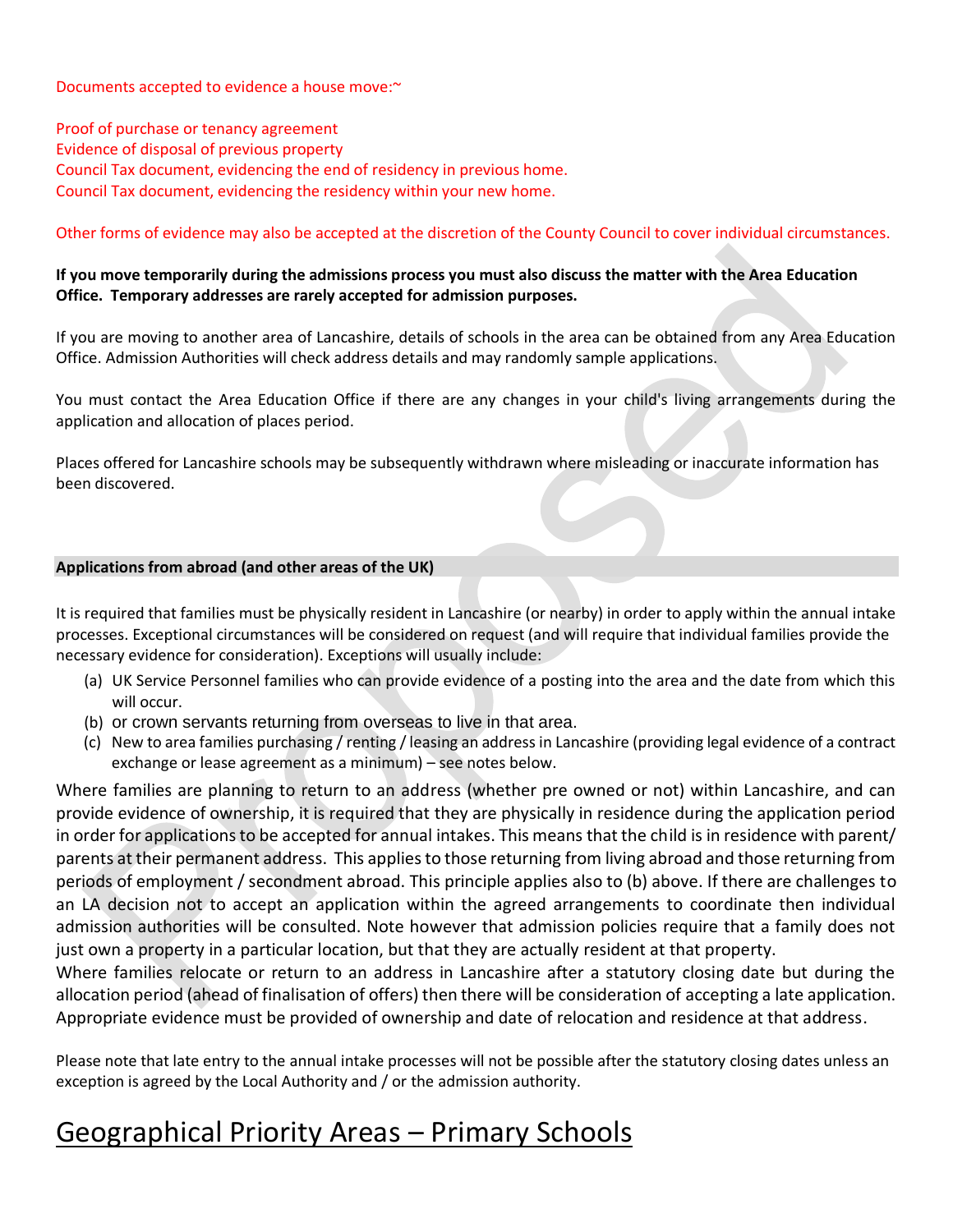Geographical Priority Area for the North Area of Lancashire:~

## **Mayfield Primary School, Lytham St Annes - Geographical Priority Area (GPA) – introduced for the 2017 Admissions round**

Building work has commenced on a new housing development on the ex Pontin's site on the A584 which borders Blackpool authority (the A5230 - Squires Gate Lane and Blackpool Airport).

This is located within Lancashire but is situated on the border with Blackpool. The new properties will be situated near to Blackpool primary and secondary schools and academies. They are already located within the FY8 area so are in the Geographical Priority Area (GPA) for Lytham St Annes Technology & Performing Arts College.

There are 443 dwellings planned on this site. The pupil yield from these will depend on the type of housing which is developed and is expected to be between 75 and 168 across the primary age range. Blackpool Authority do have primary place capacity for this new development.

The properties will, however, be some distance from the nearest Lancashire primary school. It is intended, therefore, to introduce a GPA for Mayfield Primary School in St Annes in order to give these Lancashire families some increased priority for admission.

# **Geographical Priority Areas (GPAs) for South Lancashire Primary Schools – Introduced in the 2011/12 Admissions round**

**LONGSANDS CP SCHOOL** – the area north of Sandy Brook, east of Eastway (B6241), south of Savick Brook and west of the M6 motorway.

**COTTAM CP SCHOOL** – the area north of the Lancaster Canal, east of Sidegreaves Lane, south of Hoyles Lane and west of Tom Benson Way (B6241).

#### **MOSS SIDE PRIMARY SCHOOL - REVISED**

The area bounded by Southport Road (A581), Moor Road (B5249), the Preston to Ormskirk railway line, Dunkirk Lane, Longmeanygate, Schleswig Way (B5253) and Leyland Lane

#### **Geographical Priority Areas (GPAs) for East Lancashire Primary Schools**

#### **Edisford Community Primary School [introduced in 2015/16 admissions round]**

Those resident in the Low Moor area (bordered by Edisford Road to the south and the River Ribble to the west and north) as far as houses on and adjacent to Riverside and Low Moor Farm.

#### **GPAs were adopted for Crawshawbooth Community Primary School and Waterfoot Community Primary School and introduced in 2014/15 admissions round.**

#### **CRAWSHAWBOOTH COMMUNITY PRIMARY SCHOOL**

Crawshawbooth Community Primary School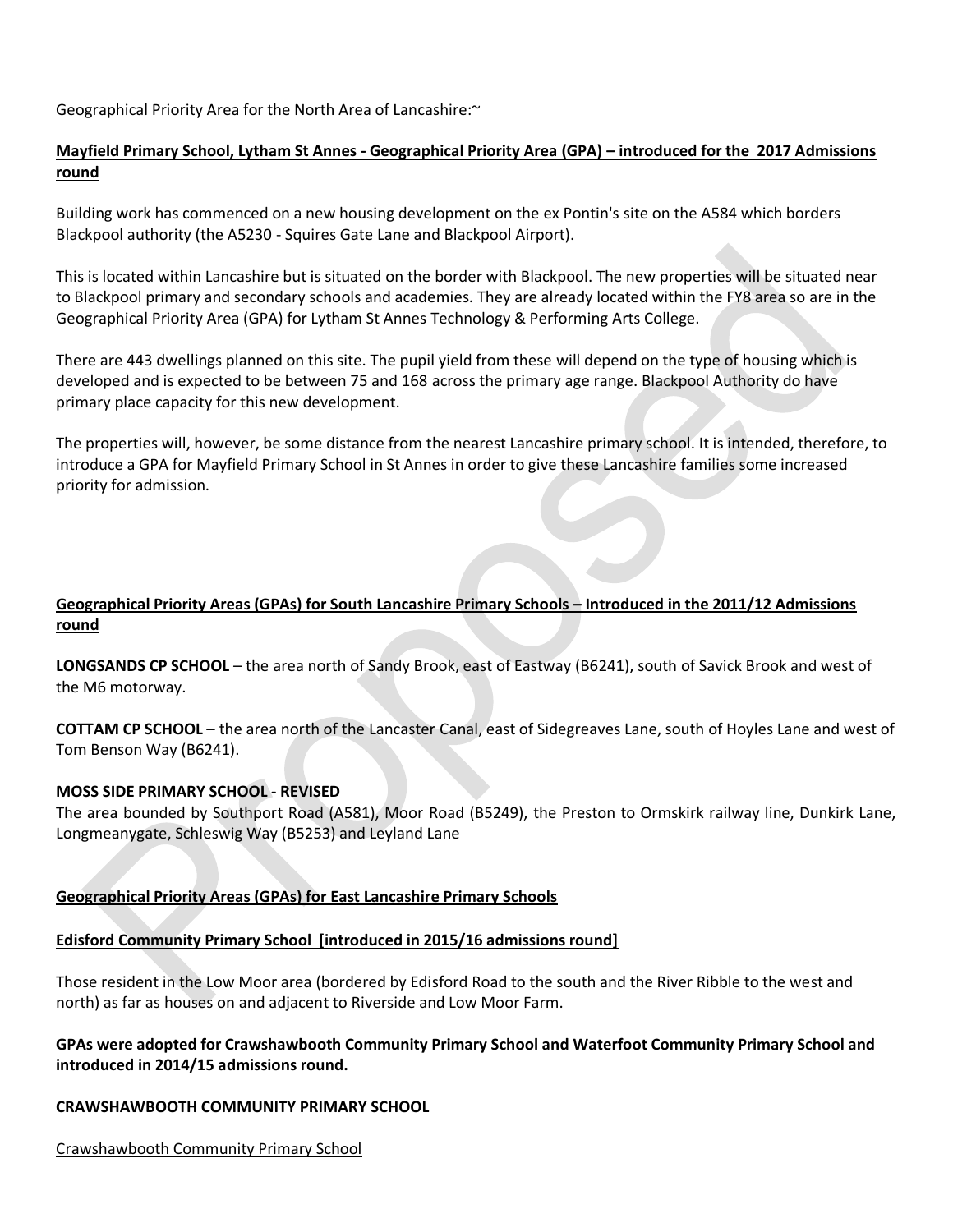From the north end of the Clowbridge reservoir heading south and taking in the Dunnockshaw, Loveclough, Goodshaw Fold, Goodshaw Chapel and Goodshaw areas (and surrounding farm houses). The cut off points at the south end of the area will be Lord Street and its houses and Forest Bank Road (both off the A682).The line will run East down the middle of Forest bank Road and across the top of Short Clough reservoir

The confirmation, this GPA includes Higher Nutshaw Farm, Dunnockshaw.

#### **WATERFOOT COMMUNITY PRIMARY SCHOOL**

#### Waterfoot Community Primary School

Lower and Higher Boarsgreave in the south taking in houses and settlement adjacent to Cowpe Road running north to the point where the River Irwell meets Bacup Road in Waterfoot.

Families with children living within the stipulated GPA would have prior consideration for a place at the relevant school under criterion 4 – ahead of other applicants under criterion 4 with children living outside of the GPA.

#### **Transfer between Lancashire Infant and Junior Schools**

#### **Infant to Junior School Transfers (Year 2 to Year 3) and In Year Admissions**

In Lancashire there are five infant and five junior schools which are legally separate organisations (each has its own Governing Body) but which, in pairs, have close links.

These are:-

- Ribbleton Avenue Infants and Ribbleton Avenue Juniors (Preston)
- Leyland Methodist Infants and Leyland Methodist Juniors (South Ribble)
- Leyland St Andrew's CE Infants and Woodlea Juniors (South Ribble)
- Rosegrove Infants and Lowerhouse Juniors (Burnley)
- Whitefield Infants and Lomeshaye Juniors (Pendle)

Historically children in Year 2 at each infant school have transferred to Year 3 at the associated junior school. It is anticipated that this will continue. The School admissions Code does state however that:-

"S*ome schools give priority to siblings of pupils attending another state funded school with which they have close links. Where this is the case this priority must be set out clearly in the arrangements"*.

The current determined admission arrangements for all Lancashire's community and voluntary controlled schools prioritise admission as follows:-

- 1. Looked after children and those who were previously looked after, including those legally adopted from overseas.
- 2. Exceptional medical, social and welfare reasons directly relevant to the school concerned
- 3. Children who will have older brothers and sisters attending the school when the younger child applies
- 4. Distance a straight line (radial) measure

These criteria do not explicitly refer to the schools named above in terms of applying the sibling test across the full age range (reception to Year 5 for September reception admissions; reception to Year 5 for all Year 2 to Year 3 transfers and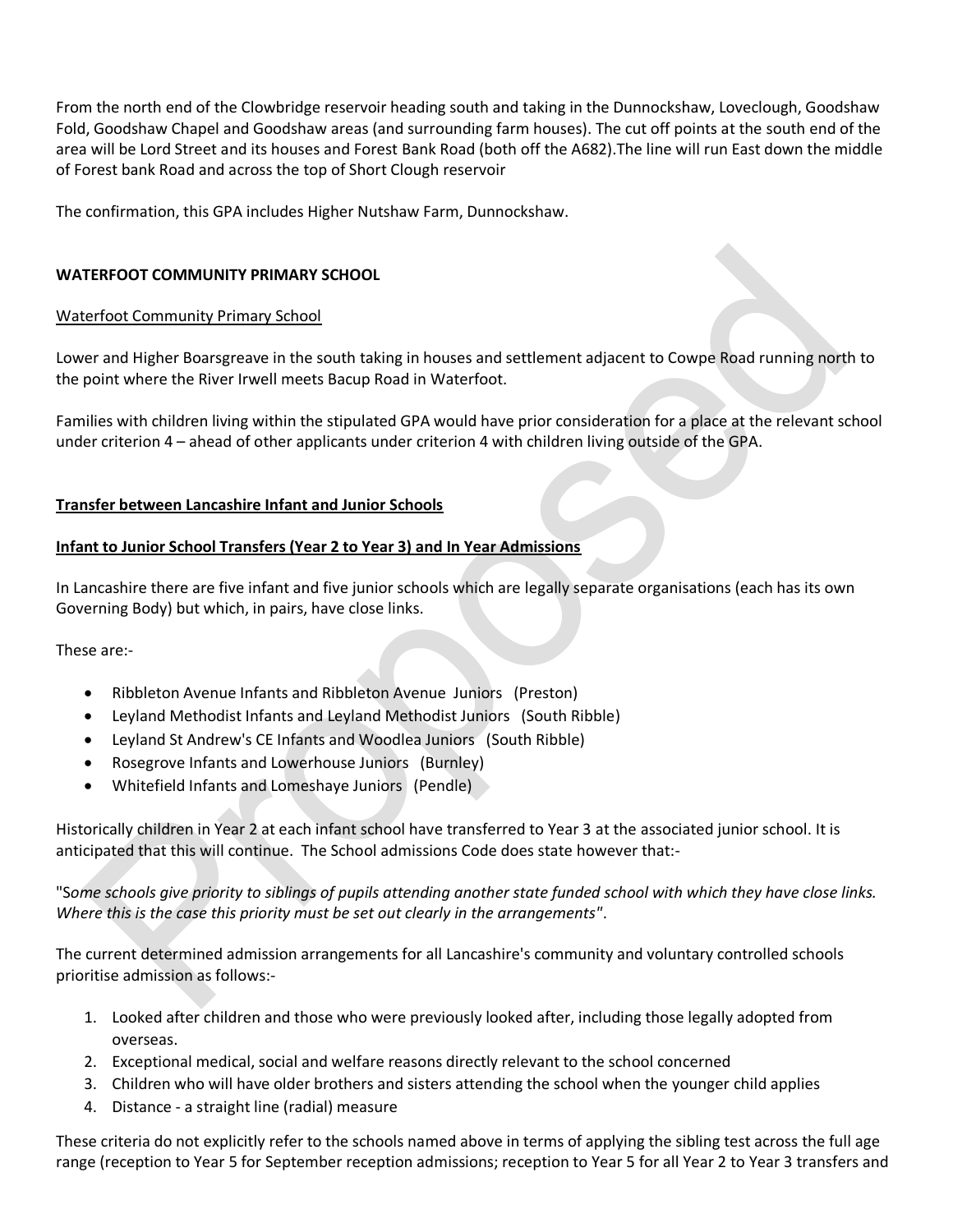reception to Year 6 for all in year admissions). Clarity is important in relation to the close links between each pair of infant and junior schools.

It is determined therefore to add statements to the determined admission arrangements for Lancashire's community and voluntary controlled schools to confirm that:-

*"For Lancashire infant and junior schools which have close links (the schools will be named in information for parents) the sibling criterion for admission will be applied in relation to children on roll at either school (as appropriate) in relation to annual intakes and in year admissions"*

*"For Year 3 admissions at Lancashire junior schools parents with children on roll in Year 2 at any school may apply for Year 3 places (by 15 January in the year of the intended transfer). Similarly new to area families are able to apply for Year 3 places at the junior schools.*

It is expected that predominantly the current situation for Year 2 to Year 3 transfers will continue. The Local Authority will however implement and manage a formal admission round for transfers if a situation develops where there are more Year 3 applicants than available places.

Officer comment: *prior to formal consultation about firming up the admission policy for infant and junior schools and clarifying the information for parents a letter was sent to all of the head teachers concerned. This alerted them to the forthcoming consultation and gave the opportunity for informal views ahead of any changes. There were some informal enquiries by telephone about the need for the change but no formal objections or concerns have been received. In view of admission number mismatches for two pairs of these schools, and probable increased place demand in the future, it is essential that Lancashire provides absolute clarity about infant and junior admissions and transfers. This will ensure that the requirements of the School Admissions Code and associated legislation are met and that all schools and applicants have clear information about how admissions procedures operate.* 

# Summer born children -

Deferring or delaying school entry

# Background

The Department for Education has produced guidance *'Advice on the Admission of Summer Born Children (December 2014)'.* The guidance is non-statutory and has been produced to help local authorities, admission authorities and parents understand the framework within which admission authorities must operate, and to dispel some of the myths that appear to have arisen around the admission of summer born children.

It should be read in conjunction with the statutory document, the Department for Education, 'School Admissions Code' which was published in December 2014.

The Schools Minister, Nick Gibb, wrote an open letter in September 2015 which referred to government plans to amend the School Admissions Code so that all summer born children can begin school after their fifth birthday and be placed into a reception class. As yet, there has not been a consultation on the legislative changes that would be needed to amend the School Admissions Code. Lancashire County Council is therefore still adhering to the statutory requirements of the December 2014 Code.

#### When will my child reach statutory school age?

Children must be receiving full-time education by the start of the term following their fifth birthday.

- For children born between 1 September and 31 December, they reach compulsory school age on 31 December and must be receiving full-time education at the start of the spring term (i.e. after the Christmas holidays, in January).
- For children born between 1 January and 31 March, they reach compulsory school age on 31 March and must be receiving full-time education by the start of the summer term (i.e. after the Easter holidays, in March or April).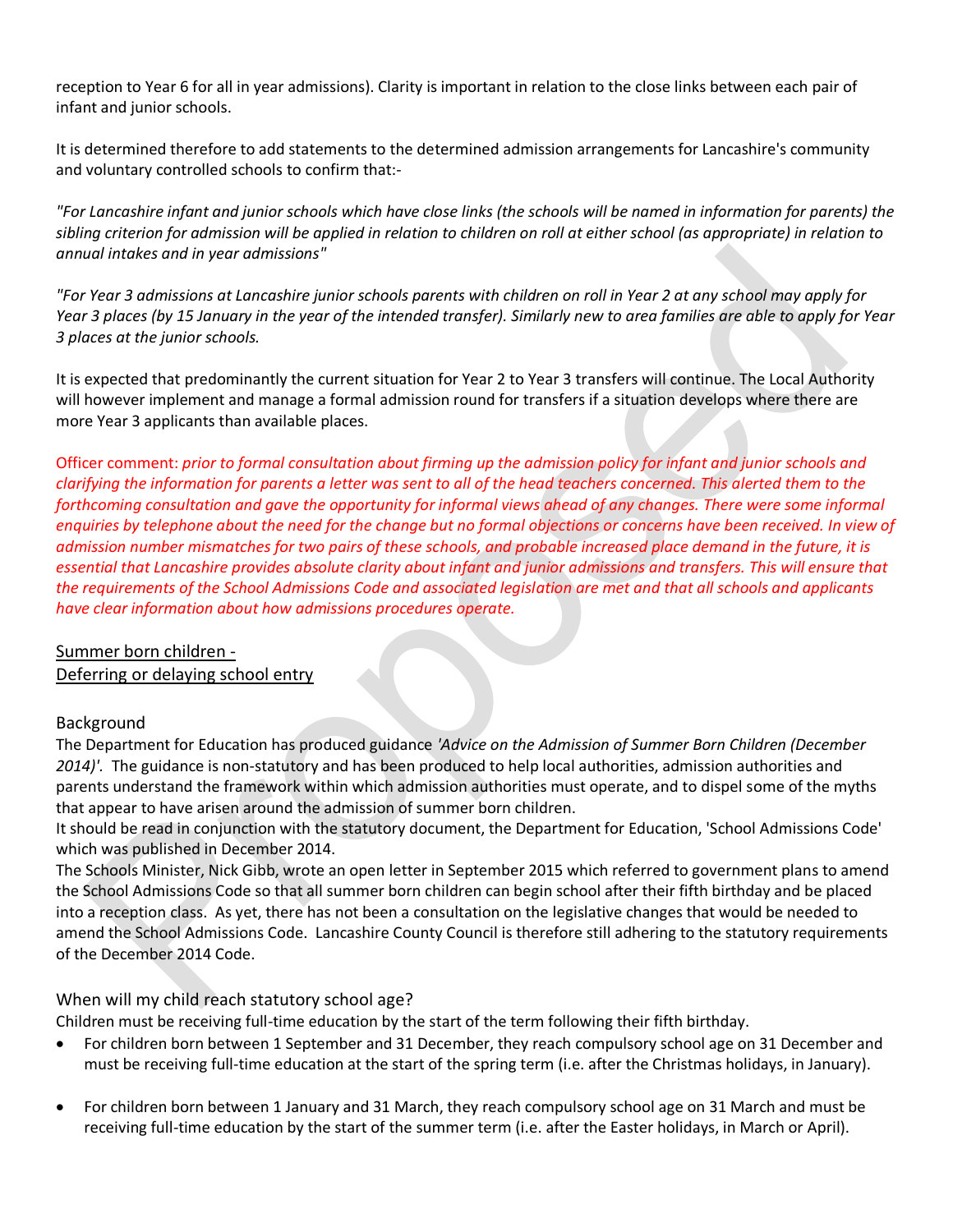For children born between 1 April and 31 August, they reach compulsory school age on 31 August and must be receiving full-time education at the start of the new school year (i.e. after the summer holidays, in September).

#### *Delayed admission to Reception*

In Lancashire, we provide for the admission of all children in the September following their fourth birthday. Parents of non-compulsory school age children (four year olds) may request a pattern of part-time attendance or deferment if that best suits the needs of their child. Parents will be offered the opportunity for their child to:

- Start Year R (Reception) in September on a full-time basis from their first day of attendance or on a part-time basis up to the point of reaching compulsory school age.
- Defer the date their child is admitted to the school until later in the school year but not beyond the point at which they reach compulsory school age and not beyond the beginning of the summer term of the school year for which the offer of the school place was made.

#### *Deferred admission to Reception*

Parents who are considering deferring their child's entry to school should be aware that teachers are skilled in differentiating the curriculum to meet a diverse range of needs. Parents are encouraged to visit the schools they are thinking of applying for, where staff will be able to explain the provision on offer to children in Reception class, how it is tailored to meet the needs of individual pupils and how the needs of each pupil will continue to be met as they move up through school.

Where a parent wishes to defer their child's admission until the following school year, parents are encouraged to make requests to defer in good time before the closing date for the normal admission round. Parents will need to provide the detailed reasons to enable their request to be given proper consideration and are encouraged to include any supporting evidence from relevant professionals. Please complete the County Council's application form *'Application for a Lancashire school place for summer born children'.*

Parents submitting a request for admission out of the normal age group are required to also make an application for a place in their child's normal age group at the same time. If the application to defer is made by the national closing date for applications the admission authority will ensure that the parent receives the response to their request before the primary school national offer day.

All summer born requests for deferred admission will be considered by the individual admissions authority of each preferred school. Where requests are made for differing admission authorities, the request must be sent to the local authority that will co-ordinate the request and the decisions made. If a joint agreement cannot be reached then the decision to defer admission will only stand for any named school that agreed the request.

When considering a request for deferred admission for a community or voluntary controlled school the following factors will be considered:

- any delayed social, emotional or physical development which may be affecting the child's readiness for school (supported by a relevant professional);
- premature birth and the fact that the child may have naturally fallen into a lower age group if they had been born on their expected date of birth;
- any medical incapacity, if this has prevented access to early years provision.
- any significant learning or special educational needs (supported by a relevant professional);
- the views of the head teacher of the preferred school (s)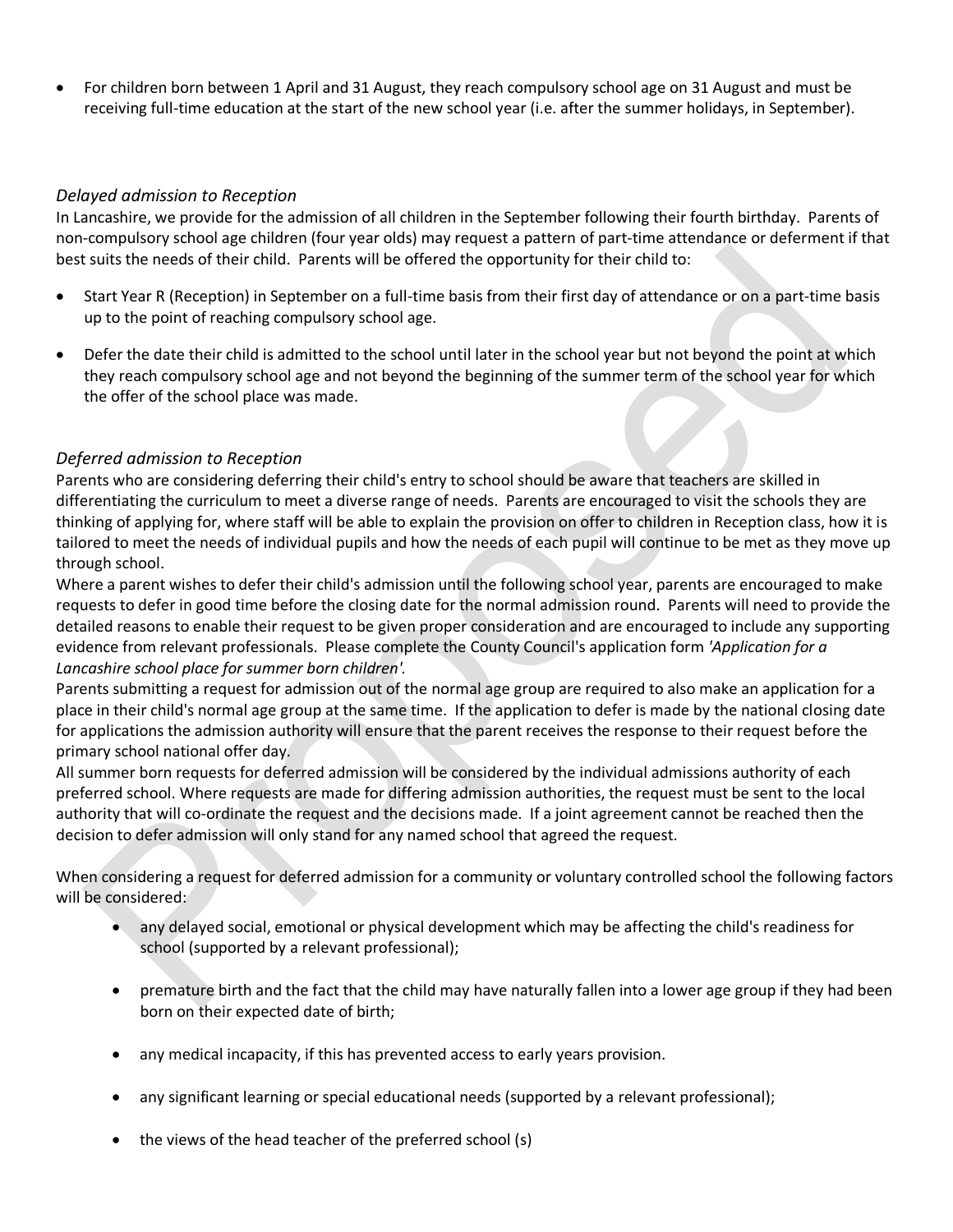parental views

It will not be sufficient for the parent to provide personal views and opinions and /or to refer to national research. The request should demonstrate why it would be in a child's interest to be admitted to reception following their fifth birthday, rather than year one.

# *Making a decision in the child's best interests*

The Local Authority will share information provided on the application form with the admission authorities and head teachers of the school(s) parents have expressed a preference for. They will not however be informed of the order of preferences. These admission authorities and head teachers will then come to a decision as to whether they support the request for deferred entry. Where necessary, reports will be requested from the child's nursery. The final decision will be for the admission authority to make.

The Local Authority will then write to parent/carers to confirm the result of these decisions.

**If the request to defer admission is approved,** the application for the normal age group can be withdrawn. A new application will need to be submitted the following autumn as part of the main admission round for the following year.

**If the request to defer admission is refused,** you will need to decide whether to accept the offer of a place for the normal age group, or to refuse it and make an in-year application for admission to Year 1 for the September following the child's fifth birthday.

Places are not held open for children who defer entry, so parent/carers must then reapply for a school place the following year for a place in Reception alongside children who are one school year younger.

#### **Additional factors for consideration**

Parents/carers should be aware that as the number of applications and preferences, and even the number of available places, may differ from year to year, that a deferral does not mean a place at the same school can be allocated one year later or provide any additional priority for a place.

Once a child has been admitted to a school it is for the head teacher to decide how best to educate them. The head teacher may consider that it would be appropriate for a child who has been admitted out of their normal age group to be moved to their normal age group. Any decision to move a child to a different age group would be based on educational reasons and in consultation with the parents.

For any child not being educated in the year group in which their chronological age falls there may be complications if a change of school is required or a move to another local authority. It will be for the admission authority of any receiving school to decide whether to admit the child out of their normal age group. This also applies at the time of transfer from primary to secondary school.

Any child who remains a year below their chronological age group will no longer be of compulsory school age during Year 11 of secondary school and therefore will be able to leave school before completing examinations. There is no formal right to appeal a decision made by the admission authority. However, for schools where the LA is admission authority, a parent may request a review of the decision made.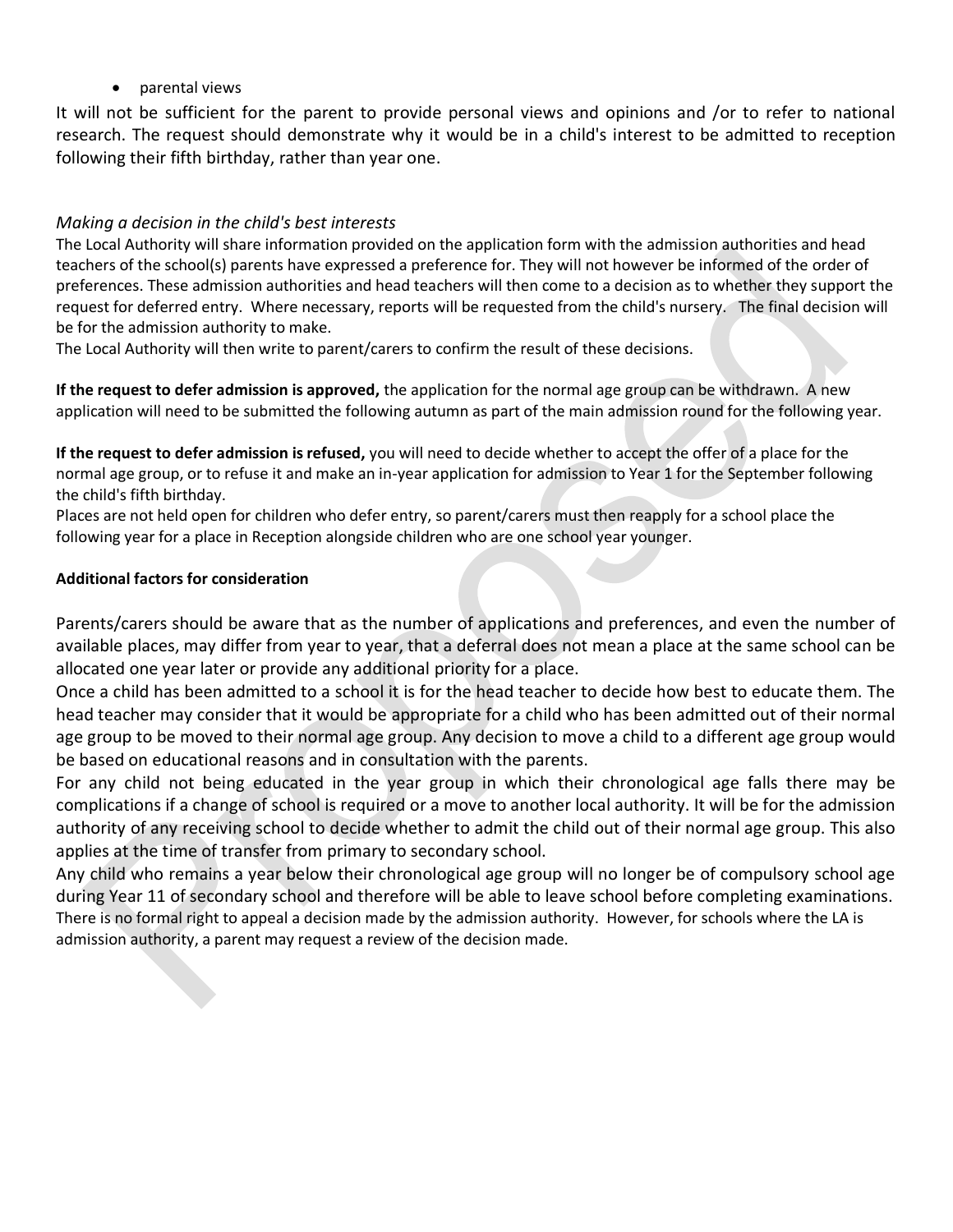# **PROPOSED ADMISSION ARRANGEMENTS FOR COMMUNITY AND VOLUNTARY CONTROLLED PRIMARY SCHOOLS FOR 2021/2022**

*IMPORTANT NOTE*

# *Please note that the admission numbers for some schools may vary upon determination to support the extra demand for school places in the area***.**

Proposed Admission Numbers for Lancashire Community and Voluntary Controlled Primary Schools:~

| <b>SCHOOL</b><br>No. | <b>NAME OF SCHOOL</b>                                         | <b>PROPOSED</b><br><b>ADMISSION No.</b><br>2020/2021 |
|----------------------|---------------------------------------------------------------|------------------------------------------------------|
|                      | 01001 Bowerham Community Primary and Nursery School           | 60                                                   |
|                      | 01002 Dallas Road Community Primary School                    | 60                                                   |
|                      | 01003 Willow Lane Community Primary School                    | 30                                                   |
|                      | 01011 Castle View Primary School                              | 30                                                   |
|                      | 01012 Ryelands Primary & Nursery School                       | 60                                                   |
|                      | 01015 Moorside Primary School                                 | 90                                                   |
|                      | 01018 Nether Kellet Community Primary School                  | 15                                                   |
|                      | 01022 Quernmore Church of England Vol. Cont Primary School    | 15                                                   |
|                      | 01023 Tatham Fells Church of England Vol. Cont Primary School | 8                                                    |
|                      | 01025 Caton Primary School                                    | 10                                                   |
|                      | 01027 Wray with Botton Primary School                         | 7                                                    |
|                      | 01032 Warton Archbishop Hutton's Primary School               | 26                                                   |
|                      | 01044 Carnforth North Road Community Primary School           | 30                                                   |
|                      | 01049 Great Wood Primary School                               | 60                                                   |
|                      | 01050 Torrisholme Community Primary School                    | 60                                                   |
|                      | 01051 Morecambe Bay Community Primary School                  | 45                                                   |
|                      | 01052 West End Primary School                                 | 30                                                   |
|                      | 01053 Sandylands Community Primary School                     | 60                                                   |
|                      | 01054 Lancaster Road Primary School                           | 90                                                   |
|                      | 01058 Trumacar Nursery and Community Primary School           | 45                                                   |
|                      | 01060 Westgate Primary School                                 | 90                                                   |
|                      | 01061 Morecambe and Heysham Grosvenor Park Primary School     | 45                                                   |
|                      | 01062 Mossgate Primary School                                 | 30                                                   |
|                      |                                                               |                                                      |
|                      | 02001 Carr Head Primary School                                | 30                                                   |
|                      | 02002 The Breck Primary School [Poulton-le-Fylde]             | 35                                                   |
|                      | 02003 Carleton Green Community Primary School                 | 45                                                   |
|                      | 02008 Fleetwood Chaucer Community Primary School              | 45                                                   |
|                      | 02013 Larkholme Primary School                                | 45                                                   |
|                      | 02014 Fleetwood Charles Saer Community Primary School         | 45                                                   |
|                      | 02016 Shakespeare Primary School                              | 60                                                   |

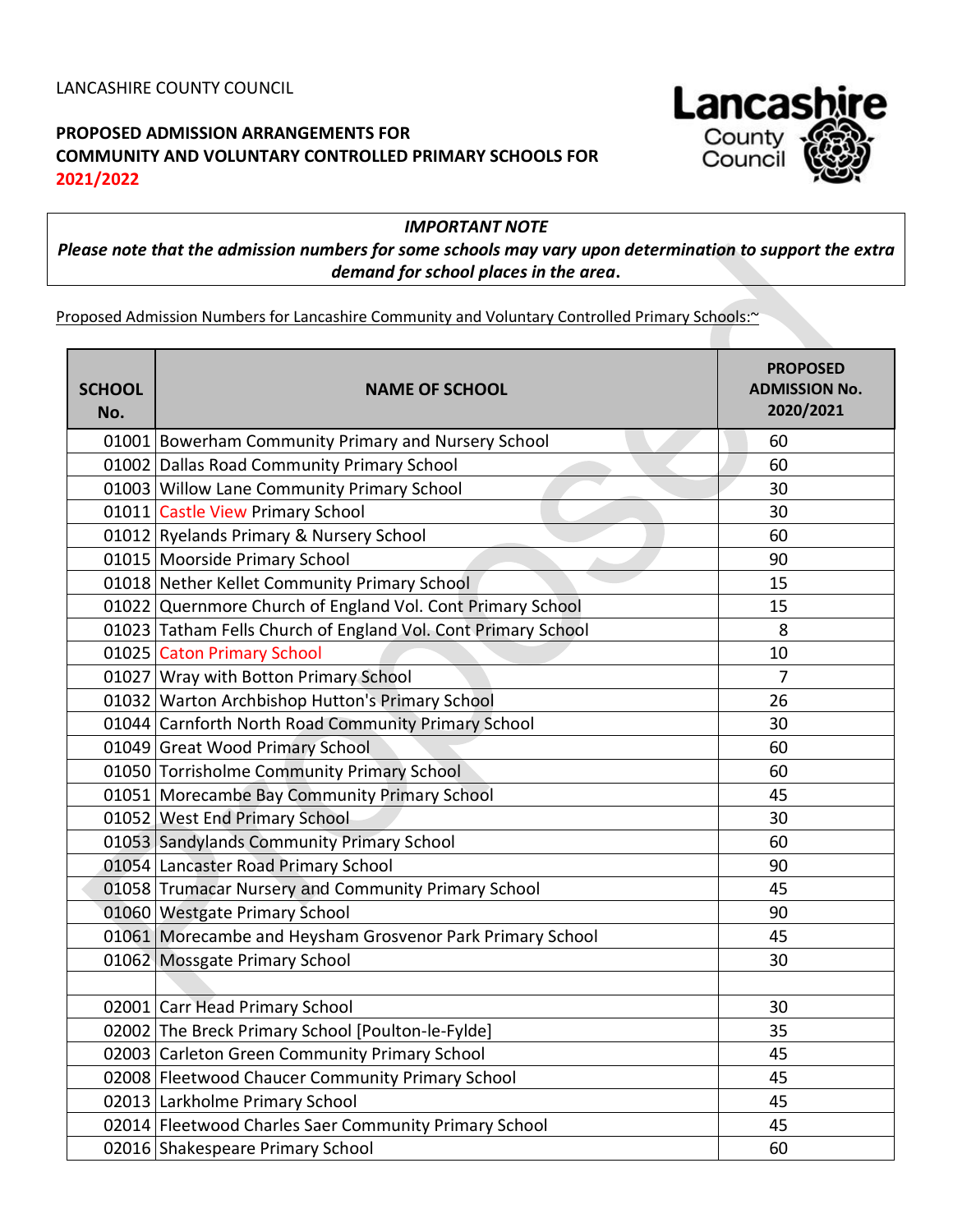| <b>SCHOOL</b><br>No. | <b>NAME OF SCHOOL</b>                                            | <b>PROPOSED</b><br><b>ADMISSION No.</b><br>2020/2021 |
|----------------------|------------------------------------------------------------------|------------------------------------------------------|
|                      | 02018 Fleetwood Flakefleet Primary School                        | 60                                                   |
|                      | 02019 Preesall Carter's Charity (VC) Primary School              | 30                                                   |
|                      | 02027 Stalmine Primary School                                    | 15                                                   |
|                      | 02030 Stanah Primary School                                      | 60                                                   |
|                      | 02031 Thornton Cleveleys Northfold Community Primary School      | 30                                                   |
|                      | 02033 Thornton Cleveleys Baines Endowed [Vol. Cont] Prim School  | 30                                                   |
|                      | 02035 Thornton Primary School                                    | 20                                                   |
|                      | 02036 Thornton Cleveleys Royles Brook Primary School             | 45                                                   |
|                      | 02038 Nateby Primary School                                      | 13                                                   |
|                      | 02039 Forton Primary School                                      | 15                                                   |
|                      | 02049 Garstang Community Primary School                          | 30                                                   |
|                      | 02051 Staining Church of England VC Primary School               | 35                                                   |
|                      | 02052 Thornton Cleveleys Manor Beach Primary School              | 45                                                   |
|                      |                                                                  |                                                      |
|                      | 04036 Freckleton Strike Lane Primary School                      | 30                                                   |
|                      | 04039 Kirkham and Wesham Primary School                          | 30                                                   |
|                      | 04043 Weeton Primary School                                      | 30                                                   |
|                      | 04044 Lytham St Anne's Mayfield Primary School                   | 60                                                   |
|                      | 04045 Clifton Primary School                                     | 35                                                   |
|                      | 04046 Lytham St Anne's Ansdell Primary School                    | 35                                                   |
|                      | 04052 Lytham Hall Park Primary School                            | 60                                                   |
|                      |                                                                  |                                                      |
|                      | 06002 Brookfield Community Primary School                        | 27                                                   |
|                      | 06604 Deepdale Community Primary School                          | 90                                                   |
|                      | 06005 Eldon Primary School                                       | 30                                                   |
|                      | 06008 Brockholes Wood Community Primary School                   | 35                                                   |
|                      | 06009 Frenchwood Community Primary School                        | 45                                                   |
|                      | 06010 Preston Grange Primary School                              | 30                                                   |
|                      | 06011 Preston Greenlands Community Primary School                | 30                                                   |
|                      | 06012 Holme Slack Community Primary School                       | 30                                                   |
|                      | 06014 Ingol Community Primary School                             | 30                                                   |
|                      | 06016 Moor Nook Community Primary School                         | 30                                                   |
|                      | 06019 Ribbleton Avenue Infant School                             | 70                                                   |
|                      | 06020 Ribbleton Avenue Methodist Junior School                   | 70                                                   |
|                      | 06021 The Roebuck School                                         | 45                                                   |
|                      | 06031 Preston St Stephen's Church of England Primary School [VC] | 45                                                   |
|                      | 06033 Ashton Primary School                                      | 30                                                   |
|                      | 06035 Preston Fishwick Primary School                            | 17                                                   |
|                      | 06037 Lea Community Primary School                               | 30                                                   |
|                      | 06040 Catforth Primary School                                    | 10                                                   |
|                      | 06041 Sherwood Primary School                                    | 60                                                   |
|                      | 06042 Cottam Primary School                                      | 30                                                   |
|                      | 06050 Goosnargh Whitechapel Primary School                       | 15                                                   |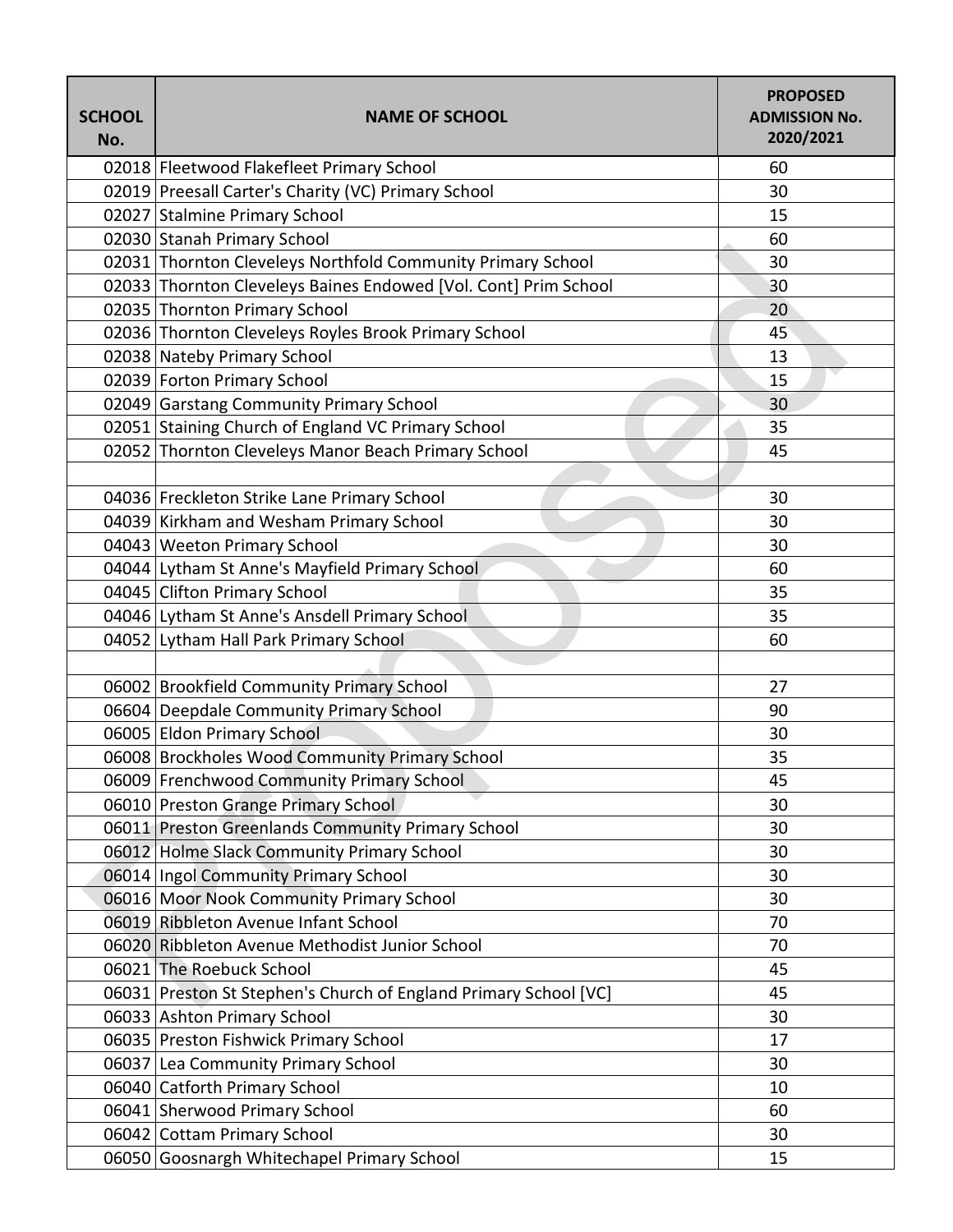| <b>SCHOOL</b><br>No. | <b>NAME OF SCHOOL</b>                                                 | <b>PROPOSED</b><br><b>ADMISSION No.</b><br>2020/2021 |
|----------------------|-----------------------------------------------------------------------|------------------------------------------------------|
|                      | 06055   Kennington Primary School                                     | 35                                                   |
|                      | 06057 Fulwood and Cadley Primary School                               | 45                                                   |
|                      | 06058 Harris Primary School                                           | 30                                                   |
|                      | 06060 Queen's Drive Primary School                                    | 60                                                   |
|                      | 06062 Pool House Community Primary School                             | 25                                                   |
|                      | 06064 Brabin's Endowed School [VC]                                    | 15                                                   |
|                      | 06071 Longsands Community Primary School                              | 30 <sup>°</sup>                                      |
|                      |                                                                       |                                                      |
|                      | 07005   Higher Walton Church of England Primary School [VC]           | 17                                                   |
|                      | 07007 Bamber Bridge St Aidan's Church of England Primary School [VC]  | 24                                                   |
|                      | 07009 Lostock Hall Community Primary School                           | 60                                                   |
|                      | 07012 Walton-le-Dale Primary School                                   | 60                                                   |
|                      | 07013 Coupe Green Primary School                                      | 20                                                   |
|                      | 07015 Leyland St Andrew's Church of England Infant School [VC]        | 65                                                   |
|                      | 07016I Leyland Methodist Infant School                                | 70                                                   |
|                      | 07016J Leyland Methodist Junior School                                | 70                                                   |
|                      | 07019 Woodlea Junior School                                           | 65                                                   |
|                      | 07020 Lever House Primary School                                      | 45                                                   |
|                      | 07024 Northbrook Primary School                                       | 30                                                   |
|                      | 07025 Seven Stars Primary School                                      | 30                                                   |
|                      | 07026 Moss Side Primary School                                        | 37                                                   |
|                      | 07029 Farington Primary School                                        | 30                                                   |
|                      | 07030 Longton Primary School                                          | 30                                                   |
|                      | 07037 Little Hoole Primary School                                     | 30                                                   |
|                      | 07040 Penwortham Middleforth Church of England Primary School [VC]    | 30                                                   |
|                      | 07041 Howick Church of England Primary School [VC]                    | 15                                                   |
|                      | 07043 Penwortham Primary School                                       | 30                                                   |
|                      | 07044 Whitefield Primary School                                       | 60                                                   |
|                      | 07046 Kingsfold Primary School                                        | 30                                                   |
|                      | 07047 Penwortham Broad Oak Primary School                             | 30                                                   |
|                      |                                                                       |                                                      |
|                      | 08001 Burscough Bridge St John's Church of England Prim School [VC]   | 30                                                   |
|                      | 08002 Burscough Bridge Methodist [Voluntary Controlled] Prim School   | 12                                                   |
|                      | 08004 Ormskirk Lathom Park Church of England Primary School [VC]      | 10                                                   |
|                      | 08006 Westhead Lathom St James' Church of England Primary School [VC] | 15                                                   |
|                      | 08009 Ormskirk Asmall Primary School                                  | 20                                                   |
|                      | 08011 Ormskirk Church of England Primary School [VC]                  | 60                                                   |
|                      | 08014 Ormskirk West End Primary School                                | 30                                                   |
|                      | 08016 Burscough Village Primary School                                | 30                                                   |
|                      | 08018 Bickerstaffe [Voluntary Controlled] Church of England School    | 15                                                   |
|                      | 08019 Aughton Town Green Primary School                               | 50                                                   |
|                      | 08020 Aughton Christ Church C/E Vol Controlled Primary School         | 30                                                   |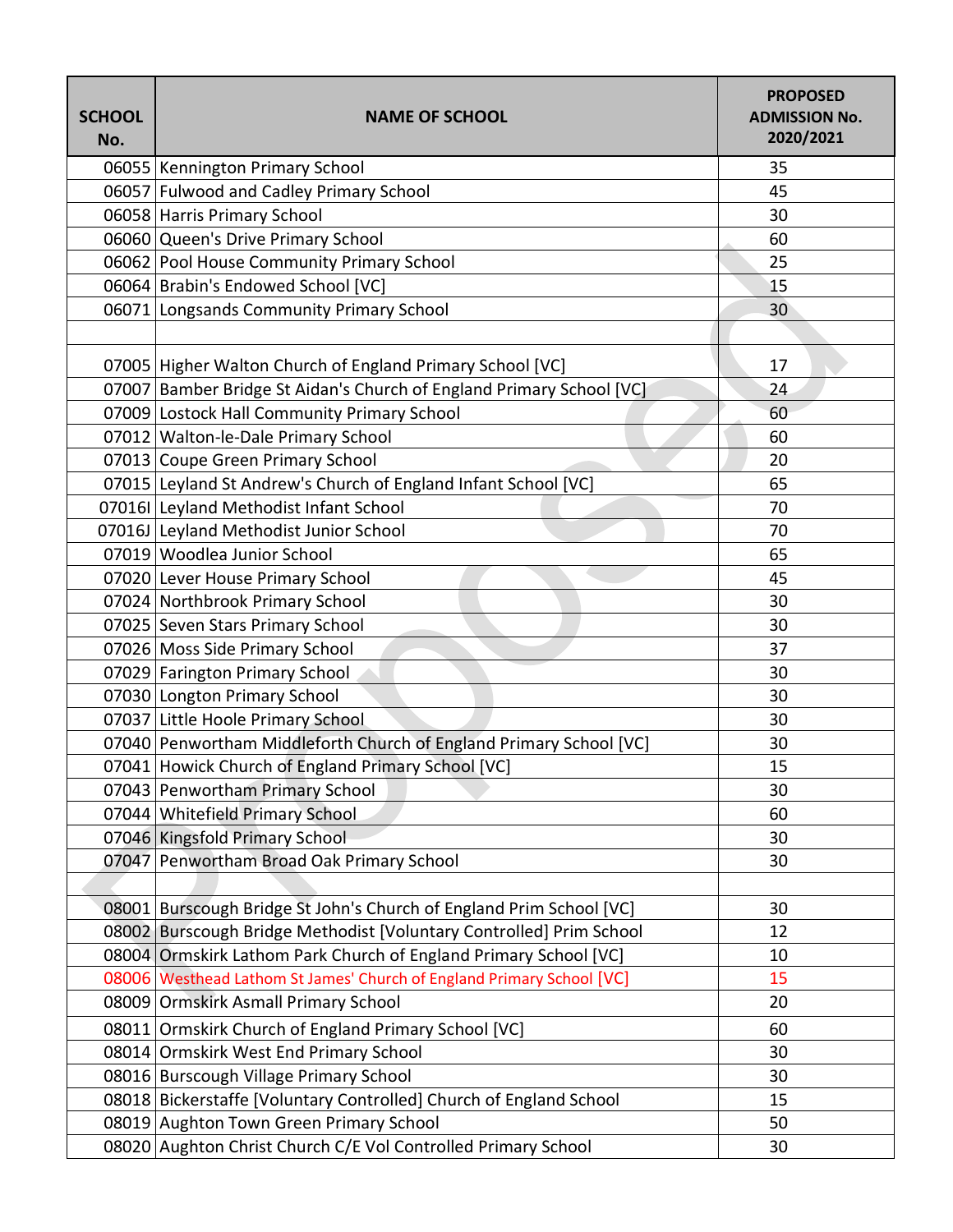| <b>SCHOOL</b><br>No. | <b>NAME OF SCHOOL</b>                                             | <b>PROPOSED</b><br><b>ADMISSION No.</b><br>2020/2021 |
|----------------------|-------------------------------------------------------------------|------------------------------------------------------|
|                      | 08021 Aughton St Michael's Church of England Primary School       | 30                                                   |
|                      | 08023 Holmeswood Methodist School                                 | $6\phantom{1}6$                                      |
|                      | 08024 Richard Durnings Endowed Primary School Bispham             | 15                                                   |
|                      | 08027 Scarisbrick St Mark's Church of England Primary School [VC] | 15                                                   |
|                      | 08029 Pinfold Primary School, Scarisbrick                         | $\overline{7}$                                       |
|                      | 08033 Holland Moor Primary School, Skelmersdale                   | 60                                                   |
|                      | 08034 Cobbs Brow School                                           | 40                                                   |
|                      | 08038 Skelmersdale Trinity C/E/Methodist Primary School [VC]      | 30                                                   |
|                      | 08040 Skelmersdale Crow Orchard Primary School                    | 26                                                   |
|                      | 08043 Little Digmoor Primary School                               | 20                                                   |
|                      | 08046 Hillside Community Primary School                           | 30                                                   |
|                      | 08054 Delph Side Community Primary School                         | 30                                                   |
|                      | 08063 Crawford Village Primary School                             | 10                                                   |
|                      | 08064 Wrightington Mossy Lea Primary School                       | $\overline{7}$                                       |
|                      | 08071 Tarleton Community Primary School                           | 45                                                   |
|                      | 08076 Banks Methodist Primary School [VC]                         | 10                                                   |
|                      | 08077 Banks St Stephen's Church of England Primary School [VC]    | 30                                                   |
|                      | 08078 Brookfield Park Primary School                              | 30                                                   |
|                      | 08079 Woodland Community Primary School                           | 50                                                   |
|                      |                                                                   |                                                      |
|                      | 09002 Duke Street Primary School                                  | 50                                                   |
|                      | 09003 Highfield Community Primary School                          | 45                                                   |
|                      | 09010 Gillibrand Primary School                                   | 30                                                   |
|                      | 09015 Buckshaw Primary School                                     | 30                                                   |
|                      | 09022 Adlington Primary School                                    | 20                                                   |
|                      | 09024 Lancaster Lane Community Primary School                     | 30                                                   |
|                      | 09025 Clayton-le-Woods Manor Road Primary School                  | 36                                                   |
|                      | 09026 Clayton-le-Woods Westwood Primary School                    | 30                                                   |
|                      | 09028 Anderton Primary School                                     | 30                                                   |
|                      | 09031 Brindle Gregson Lane Primary School                         | 30                                                   |
|                      | 09039 Coppull Primary School                                      | 45                                                   |
|                      | 09045 Euxton Primrose Hill Primary School                         | 60                                                   |
|                      | 09050 Balshaw Lane Community Primary School                       | 60                                                   |
|                      | 09052 Eccleston Primary School                                    | 30                                                   |
|                      | 09053 Clayton Brook Primary School                                | 30                                                   |
|                      | 09062 Abbey Village Primary School                                | 15                                                   |
|                      | 09063 Withnell Fold Primary School                                | 14                                                   |
|                      |                                                                   |                                                      |
|                      | 11004 Accrington Huncoat Primary School                           | 30                                                   |
|                      | 11005 Accrington Hyndburn Park Primary School                     | 75                                                   |
|                      | 11013 Accrington St Peter's Church of England Primary School [VC] | 30                                                   |
|                      | 11014 Accrington Spring Hill Primary School                       | 60                                                   |
|                      | 11015 Accrington Woodnook Primary School                          | 40                                                   |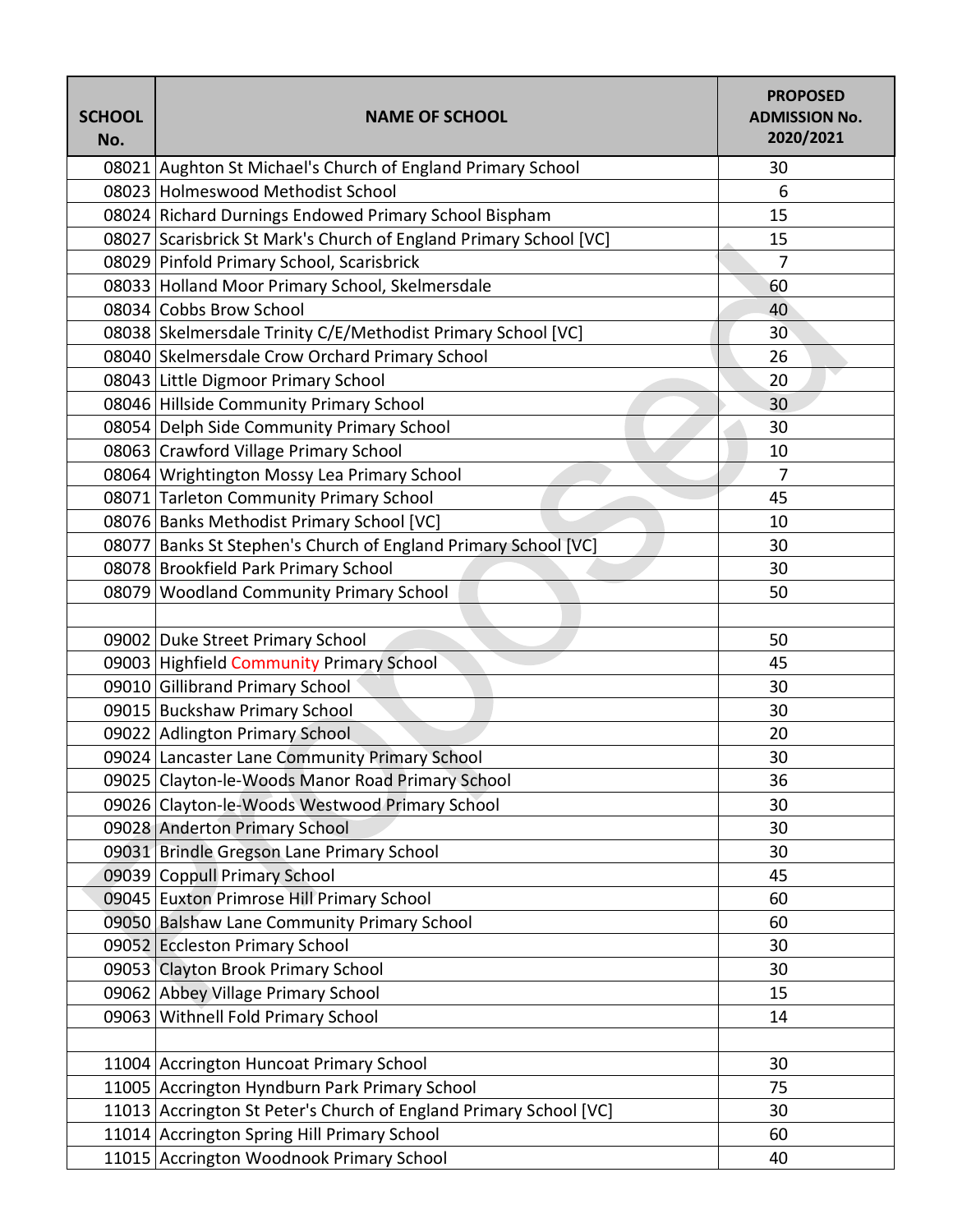| <b>SCHOOL</b><br>No. | <b>NAME OF SCHOOL</b>                                                 | <b>PROPOSED</b><br><b>ADMISSION No.</b><br>2020/2021 |
|----------------------|-----------------------------------------------------------------------|------------------------------------------------------|
|                      | 11018 Oswaldtwistle Hippings Methodist Primary School [VC]            | 30                                                   |
|                      | 11020 Oswaldtwistle St Andrew's Church of England Primary School [VC] | 45                                                   |
|                      | 11024 Oswaldtwistle West End Primary School                           | 30                                                   |
|                      | 11025 Oswaldtwistle Moor End Community Primary School                 | 30                                                   |
|                      | 11029 Clayton-le-Moors Mount Pleasant Primary School                  | 60                                                   |
|                      | 11042 Great Harwood Primary School                                    | 45                                                   |
|                      | 11045 Rishton Methodist School [VC]                                   | 30                                                   |
|                      | 11055 Clitheroe Brookside Primary School                              | 30                                                   |
|                      | 11056 Clitheroe Edisford Primary School                               | 30                                                   |
|                      | 11057 Clitheroe Pendle Primary School                                 | 50                                                   |
|                      | 11061 Gisburn Primary School                                          | 20                                                   |
|                      | 11064 Read St John's Church of England Primary School [VC]            | 30                                                   |
|                      | 11065 Sabden Primary School                                           | 15                                                   |
|                      | 11070 Barrow United Reformed Church Primary School [VC]               | 30                                                   |
|                      |                                                                       |                                                      |
|                      | 12001 Briercliffe Primary School                                      | 60                                                   |
|                      | 12002 Worsthorne Primary School                                       | 30                                                   |
|                      | 12005 Padiham Green Church of England Primary School [VC]             | 30                                                   |
|                      | 12006 Padiham Primary School                                          | 45                                                   |
|                      | 12011 Hapton Church of England/Methodist Primary School [VC]          | 18                                                   |
|                      | 12012 Barden Primary School                                           | 60                                                   |
|                      | 12013 Burnley Brunshaw Primary School                                 | 60                                                   |
|                      | 12020 Burnley Heasandford Primary School                              | 90                                                   |
|                      | 12022 Burnley Ightenhill Primary School                               | 60                                                   |
|                      | 12023 Burnley Lowerhouse Junior School                                | 60                                                   |
|                      | 12025 Rosegrove Infant School                                         | 60                                                   |
|                      | 12035 Burnley Stoneyholme Community Primary School                    | 60                                                   |
|                      | 12037 Burnley Whittlefield Primary School                             | 30                                                   |
|                      | 12041 Rosewood Primary School                                         | 60                                                   |
|                      | 12042 Cherry Fold Community Primary School                            | 60                                                   |
|                      | 12043 Burnley Springfield Community Primary School                    | 30                                                   |
|                      |                                                                       |                                                      |
|                      | 13001 Bradley Primary School                                          | 60                                                   |
|                      | 13007 Lomeshaye Junior School                                         | 90                                                   |
|                      | 13010 Nelson Walverden Primary School                                 | 60                                                   |
|                      | 13011 Nelson Whitefield Infant School and Nursery Unit                | 90                                                   |
|                      | 13012 Marsden Community Primary School                                | 60                                                   |
|                      | 13016 Barrowford School                                               | 60                                                   |
|                      | 13023 Roughlee Church of England Primary School [VC]                  | $\overline{7}$                                       |
|                      | 13024 Higham St John's Church of England Primary School [VC]          | 20                                                   |
|                      | 13030 Colne Park Primary School                                       | 60                                                   |
|                      | 13031 Colne Primet Primary School                                     | 30                                                   |
|                      | 13033 West Street Community Primary School                            | 30                                                   |